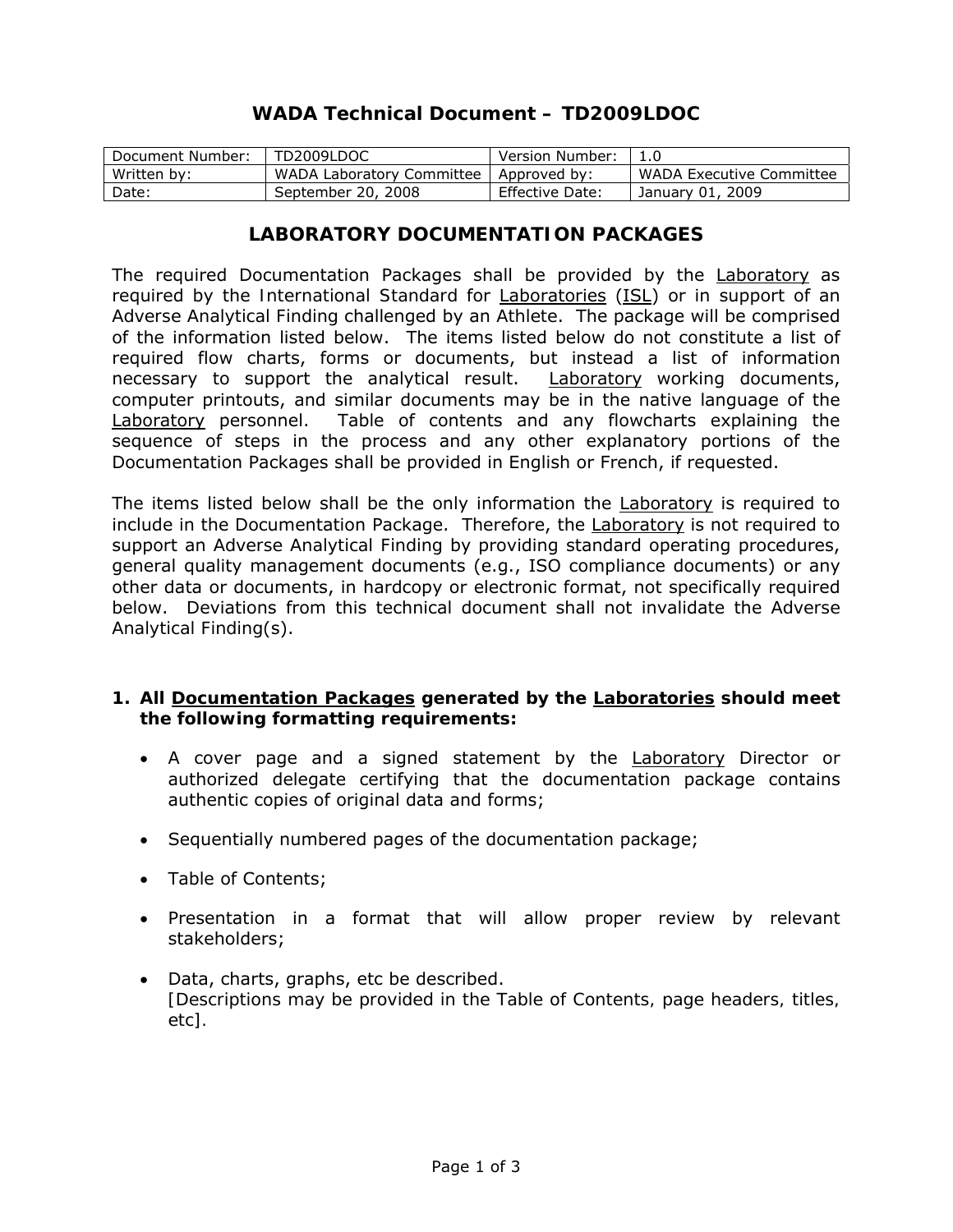# **WADA Technical Document – TD2009LDOC**

| Document Number: | TD2009LDOC                | Version Number: |                                 |
|------------------|---------------------------|-----------------|---------------------------------|
| Written by:      | WADA Laboratory Committee | Approved by:    | <b>WADA Executive Committee</b> |
| Date:            | September 20, 2008        | Effective Date: | January 01, 2009                |

### **2. All Documentation Packages provided shall contain the following information:**

- List of Laboratory staff involved in the test, including signatures and/or initials and position title(s) (Each individual's complete signature/name can assist in interpreting the Laboratory Internal Chain of Custody);
- *Sample* Collection Control Form (external chain of custody form);
- Documentation of shipping and receipt of intact *Sample;*
- Documentation linking *Sample* Identification Number to Laboratory Identification Number (if available);
- "A" *Sample* Bottle Laboratory Internal Chain of Custody;
- Urine analysis results for adulteration or manipulation as per ISL 5.2.4.1, if completed (not applicable for blood).
- **Initial Testing Procedure Data** 
	- **Initial Testing Procedure description;**
	- **Initial Aliquot Laboratory Internal Chain of Custody documentation;**
	- Initial Testing Procedure results on negative control(s), positive control(s) and all *Athlete* Aliquot(s) related to the *Adverse Analytical Finding*;
	- Documentation of any deviations from the written Initial Testing Procedures, if any;

Instrument performance data from the same analytical run used to verify instrument performance or operation during that run. Data utilized for this purpose include instrument performance report(s) and quality control sample data.

*[For example, tune report from a mass spectrometer or other instrument report; flow cytometer performance data; chromatographic performance verification samples, if any; and/or quality control data, if any. This does not refer to data generated at other times (e.g., validation data for the method)].*